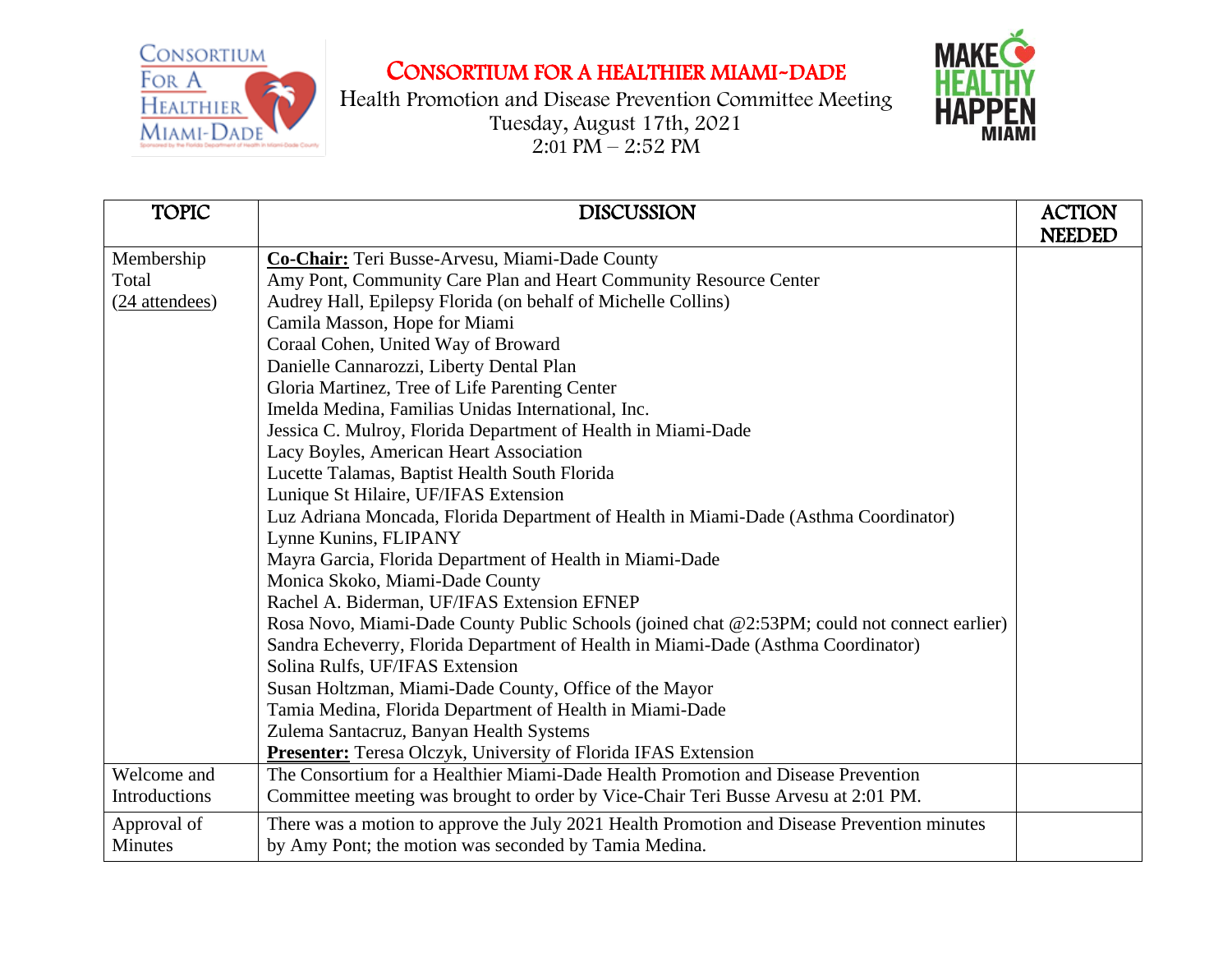

CONSORTIUM FOR A HEALTHIER MIAMI-DADE

Health Promotion and Disease Prevention Committee Meeting Tuesday, August 17th, 2021  $2:01$  PM – 2:52 PM



| <b>Executive Board</b><br>Update | 2021 Consortium Annual Event and Awards Ceremony will be hosted virtually on Friday,<br>October 1 <sup>st</sup> , 2021 at 10 a.m. To register please sign up here:<br>https://www.healthcouncil.org/2021-consortium-annual-event. Ten nominees for the Florida<br>Worksite Wellness Awards have been received. (Event info & link were shared in meeting<br>chat).<br>The Board continues the discussion on COVID-19 vaccinations and the Board supporting the<br>HFSF I Did It! campaign. They also continued the discussion on ways to educate the<br>community better on the COVID-19 vaccinations.<br>Candice Schottenloher presented the results of the Subject Matter Expert Conversation the<br>$\blacksquare$<br>Board had back in June. The results highlighted findings from the conversation and compared<br>to the 2013 evaluation. This was conducted to review the sustainability and provide a current<br>evaluation on the Executive Board.<br>The Board also had a brief health equity discussion to think about how we can raise awareness<br>and understanding of health equity issues and how the social determinants of health play a role<br>within our community.<br>DOH grant updates were provided RFPs will be for media efforts. RFAs will be related to all<br>areas of the social determinants of health (SDOH). This will be based off underserved areas<br>and communities with high rates of chronic disease as well as the level of impact by COVID-<br>19. There will be a formal call for request of applications tentatively scheduled for September.<br>More details to come as available. |
|----------------------------------|---------------------------------------------------------------------------------------------------------------------------------------------------------------------------------------------------------------------------------------------------------------------------------------------------------------------------------------------------------------------------------------------------------------------------------------------------------------------------------------------------------------------------------------------------------------------------------------------------------------------------------------------------------------------------------------------------------------------------------------------------------------------------------------------------------------------------------------------------------------------------------------------------------------------------------------------------------------------------------------------------------------------------------------------------------------------------------------------------------------------------------------------------------------------------------------------------------------------------------------------------------------------------------------------------------------------------------------------------------------------------------------------------------------------------------------------------------------------------------------------------------------------------------------------------------------------------------------------------------------------------------|
| Presentation                     | "UF/IFAS Extension Program Overview" by Teresa Olczyk, MS, University of Florida's<br>Institute of Food and Agricultural Sciences (UF/IFAS) Extension, Miami-Dade County Director.<br>For more information or partnership opportunities please contact: Teresa Olczyk at: twol@ufl.edu<br>or Rachel Biderman at: rbiderman@ufl.edu.                                                                                                                                                                                                                                                                                                                                                                                                                                                                                                                                                                                                                                                                                                                                                                                                                                                                                                                                                                                                                                                                                                                                                                                                                                                                                             |
| Work Plan                        | Canceled: Tuesday, December 21st, 2021 HPDP Committee meeting.                                                                                                                                                                                                                                                                                                                                                                                                                                                                                                                                                                                                                                                                                                                                                                                                                                                                                                                                                                                                                                                                                                                                                                                                                                                                                                                                                                                                                                                                                                                                                                  |
| Discussion                       | By September 30, 2024 the committee will work to host a presentation from the UF/IFAS                                                                                                                                                                                                                                                                                                                                                                                                                                                                                                                                                                                                                                                                                                                                                                                                                                                                                                                                                                                                                                                                                                                                                                                                                                                                                                                                                                                                                                                                                                                                           |
|                                  | Extension to identify resources available and best means of referral. Today's presentation will                                                                                                                                                                                                                                                                                                                                                                                                                                                                                                                                                                                                                                                                                                                                                                                                                                                                                                                                                                                                                                                                                                                                                                                                                                                                                                                                                                                                                                                                                                                                 |
|                                  | be reported as progress for this measure.                                                                                                                                                                                                                                                                                                                                                                                                                                                                                                                                                                                                                                                                                                                                                                                                                                                                                                                                                                                                                                                                                                                                                                                                                                                                                                                                                                                                                                                                                                                                                                                       |
|                                  | By September 30, 2024 the committee will work to host an annual health fair for the                                                                                                                                                                                                                                                                                                                                                                                                                                                                                                                                                                                                                                                                                                                                                                                                                                                                                                                                                                                                                                                                                                                                                                                                                                                                                                                                                                                                                                                                                                                                             |
|                                  | community.                                                                                                                                                                                                                                                                                                                                                                                                                                                                                                                                                                                                                                                                                                                                                                                                                                                                                                                                                                                                                                                                                                                                                                                                                                                                                                                                                                                                                                                                                                                                                                                                                      |
|                                  | $\circ$ The committee has proposed to host the health fair ( $2nd$ Annual Bounty of Health) on                                                                                                                                                                                                                                                                                                                                                                                                                                                                                                                                                                                                                                                                                                                                                                                                                                                                                                                                                                                                                                                                                                                                                                                                                                                                                                                                                                                                                                                                                                                                  |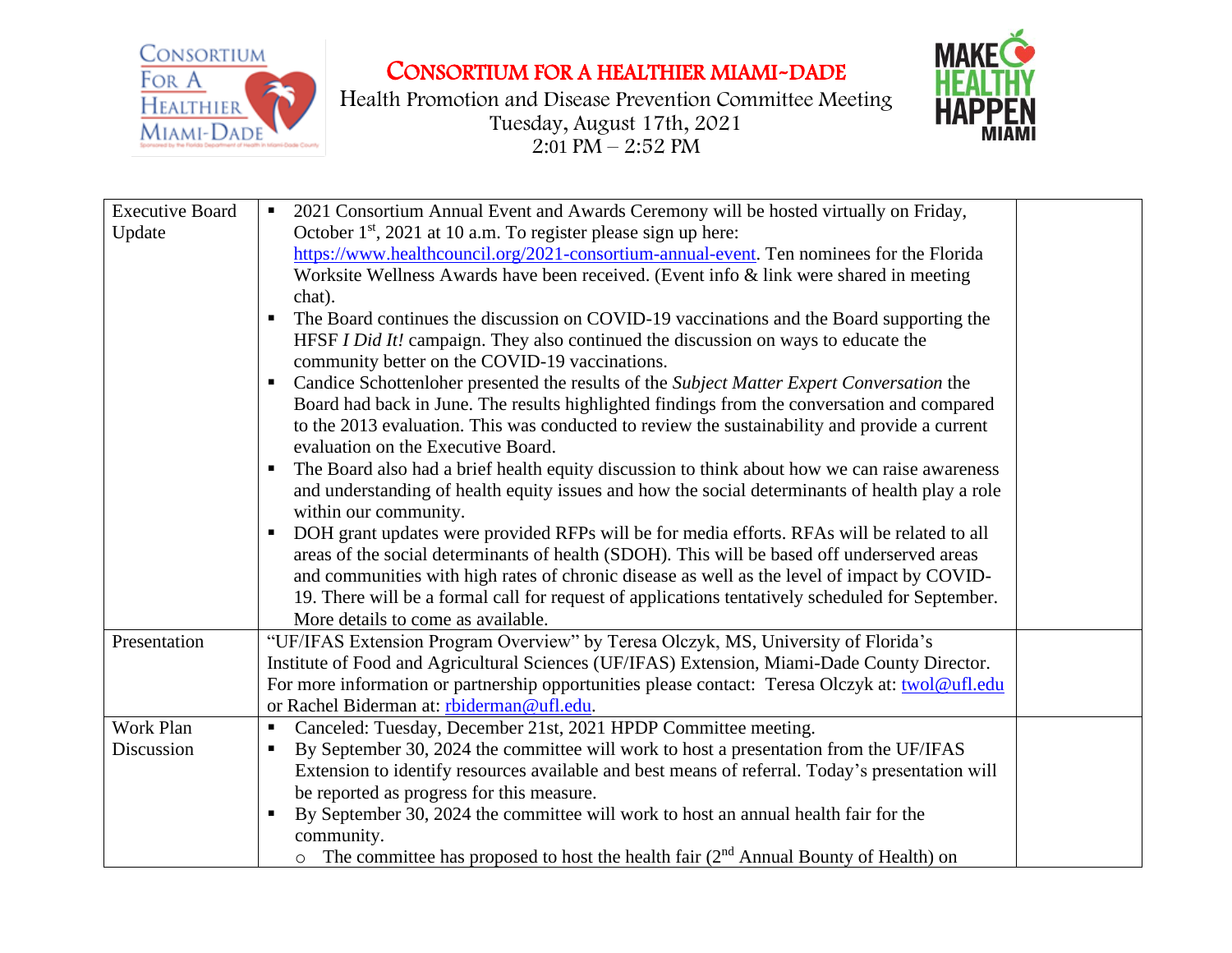CONSORTIUM **HEALTHIER** 

FOR A

MIAMI-DADE

CONSORTIUM FOR A HEALTHIER MIAMI-DADE



Health Promotion and Disease Prevention Committee Meeting Tuesday, August 17th, 2021  $2:01$  PM – 2:52 PM

|                                           | Thursday, November 18 <sup>th</sup> , 2021 from 9-12pm at the West Perrine Health Center (WPHC).<br>This would be a 2-part event consisting of a virtual educational component and a drive-thru<br>$\circ$<br>health fair and food distribution (possibly Farm Share).<br>Currently working on logistics details at WPHC (e.g., day of traffic routing for drive-thru).<br>$\circ$<br>A select number of vendors will be allowed on-site the day of the drive thru. Other<br>$\circ$<br>interested vendors are welcomed to provide materials to include in the distribution<br>packages.<br>o If your organization is interested in participating contact: Melissa.Maytin@flhealth.gov.                                                                                                                                                                                                                                                                                                                                                                                                                                                                                                                                                                                                                                                                                                                                                                                                                                                                                                                                       |
|-------------------------------------------|-------------------------------------------------------------------------------------------------------------------------------------------------------------------------------------------------------------------------------------------------------------------------------------------------------------------------------------------------------------------------------------------------------------------------------------------------------------------------------------------------------------------------------------------------------------------------------------------------------------------------------------------------------------------------------------------------------------------------------------------------------------------------------------------------------------------------------------------------------------------------------------------------------------------------------------------------------------------------------------------------------------------------------------------------------------------------------------------------------------------------------------------------------------------------------------------------------------------------------------------------------------------------------------------------------------------------------------------------------------------------------------------------------------------------------------------------------------------------------------------------------------------------------------------------------------------------------------------------------------------------------|
| Recognition of<br>Improved<br>Performance | By September 30, 2024 the committee will work to support the work of the Healthy Baby<br>$\blacksquare$<br>Taskforce (HBT) and Children's Issues (CI) committee.<br>During last month's committee meeting the committee had a presentation on the<br>$\circ$<br>"Pregnancy & Beyond: Social Media Toolkit". This toolkit was emailed to the entire<br>committee.                                                                                                                                                                                                                                                                                                                                                                                                                                                                                                                                                                                                                                                                                                                                                                                                                                                                                                                                                                                                                                                                                                                                                                                                                                                              |
| <b>Partner Updates</b>                    | Audrey Hall, Epilepsy Florida, Community Resource Specialist, invited those interested in<br>$\blacksquare$<br>educational presentations about epilepsy and seizure first aid to contact her<br>$\frac{\text{ahall}\omega_{\text{epilepsyfl.org}}}{\text{ahall}\omega_{\text{epilepsyfl.org}}}$ or 904-219-3016, and provided a link in chat for additional resources:<br>https://drive.google.com/file/d/1KvysOeYNuqJGjfz4tcVJApgjIdtZ9EPq/view?usp=sharing.<br>Gloria Martinez announced that Tree of Life Parenting Center will be hosting a 2021<br>$\blacksquare$ .<br>community baby shower on September 18 <sup>th</sup> , 2021. Any mom currently expecting or has a child<br>3 months and under can register. For more information visit: https://www.treeoflifemiami.org/.<br>Susan Holtzman announced that if you are interested in organizing a temporary pop-up<br>vaccination event with the County, contact her via email Susan.holtzman@miamidade.gov.<br>Mayra Garcia announced the Florida Department of Health in Miami-Dade is offering COVID-<br>19 vaccinations and appointments at several sites (additional info was placed in chat).<br>Dr. Imelda Medina, Familias Unidas International, is implementing the Chronic Disease Self-<br>$\blacksquare$<br>Management Program virtually and in-person. For more information contact Dr. Imelda<br>Medina.<br>The next Healthy Happens Here Webinar will be taking place on August 26 <sup>th</sup> , 2021 from 1-<br>2pm on Mindful Eating presented by a local registered dietician. An email was sent to all<br>Consortium members for registration. |